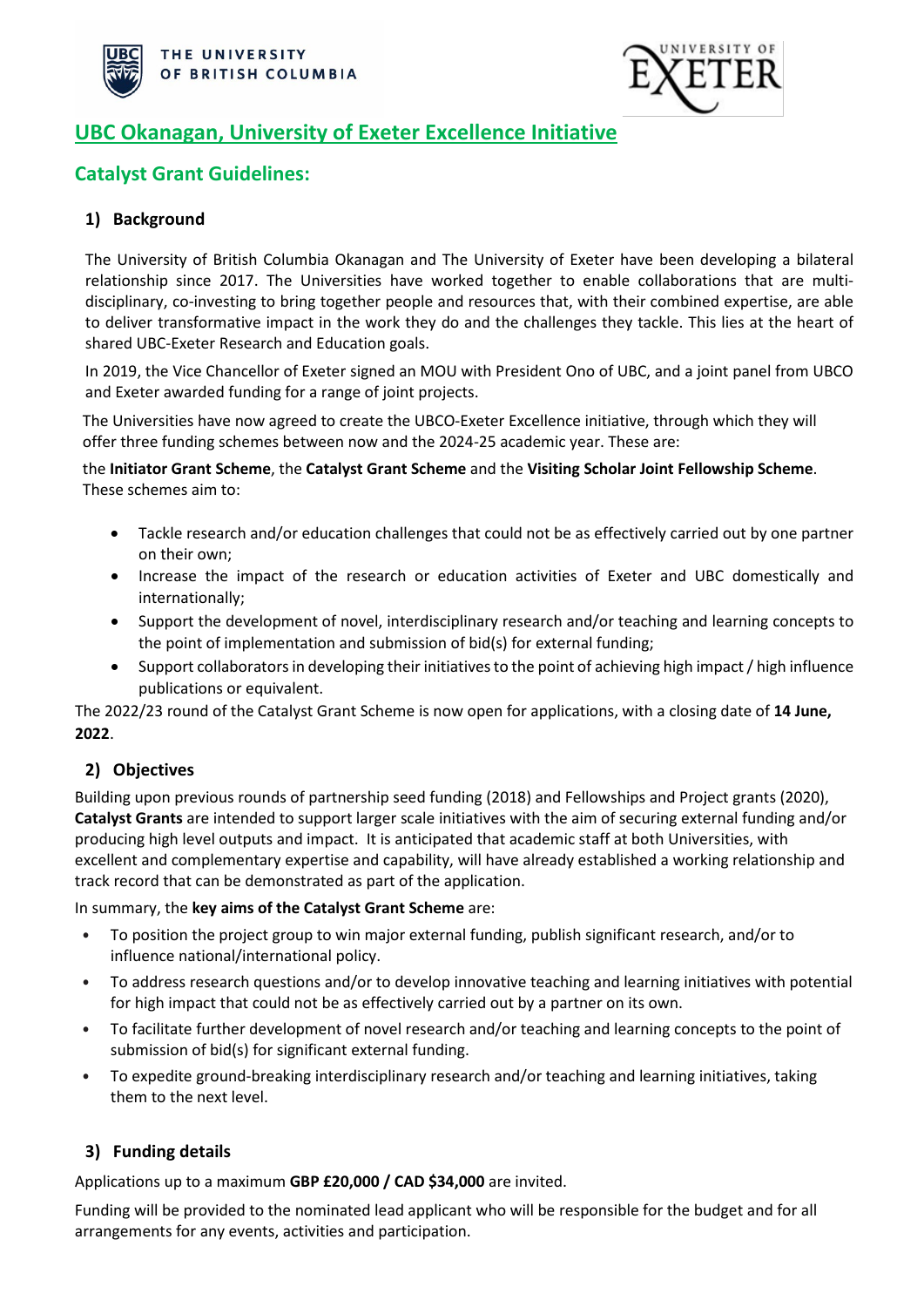One round of Catalyst awards was funded in February 2022, with the current call for applications open until 14 June, 2022. All funded applications will be promoted via the websites of each University; and are expected to be completed in a twelve-month period from the award date.

## **4) Eligibility Criteria**

The Catalyst Grants will be available to the whole academic community at Exeter and to academic faculty members (lecturers, EL/research professors at all ranks) in the Faculties of Creative and Critical Studies and Arts and Social Sciences at UBCO.

Initiator Grant recipients are welcome to apply. Holding a previous Initiator or Workshop Grant is not a requirement. Initiator Grant recipients applying for Catalyst Grant funding should describe in the application form how the new project would build on the work and achievements of the Initiator project.

Eligible costs include:

- travel and subsistence
- research consumables
- external speakers/facilitators
- meeting, venue and catering costs
- costs of non-academic (research, or technical) staff time (in the UK these are called directly incurred staff costs). Where funding is requested for research or technical posts that are also partially funded by another grant / source of funding, please check the terms and conditions of any pre-existing contract to ensure that there are no conflicts of interest.

The following items are not eligible for funding under this scheme:

- academic salaries
- third-party travel costs
- equipment
- publication costs
- student fees / tuition
- indirect costs, estates costs and overheads associated with internal research facilities.

## **5) Application Process**

Applicants will need to complete the Catalyst Grant Scheme application form in conjunction with their counterpart(s) at the partner institution. Both a lead applicant and co-applicant at the partner institution will need to be identified for each application. Funding will be provided to the nominated lead applicant who will be responsible for all arrangements for any events, activities and participation.

Applicants should ensure that activities are planned and scheduled so that in the event of an award, activities can be undertaken soon after. We expect projects to be completed within the stated deadline of 12 months.

Identical copies of the application should be submitted to both institutions at the below email addresses by **14 June, 2022**.

Exeter: [GP-Funding@exeter.ac.uk](mailto:GP-Funding@exeter.ac.uk) 

#### UBCO: [lacia.vogel@ubc.ca](mailto:lacia.vogel@ubc.ca)

All applications will be jointly assessed and shortlisted by the UBCO-Exeter Excellence Initiative leads. Lead applicants will be notified within the specified timeframe (see Key Dates in section 8).

## **6) Assessment Criteria**

Applications will be assessed via a competitive selection process based on the following criteria: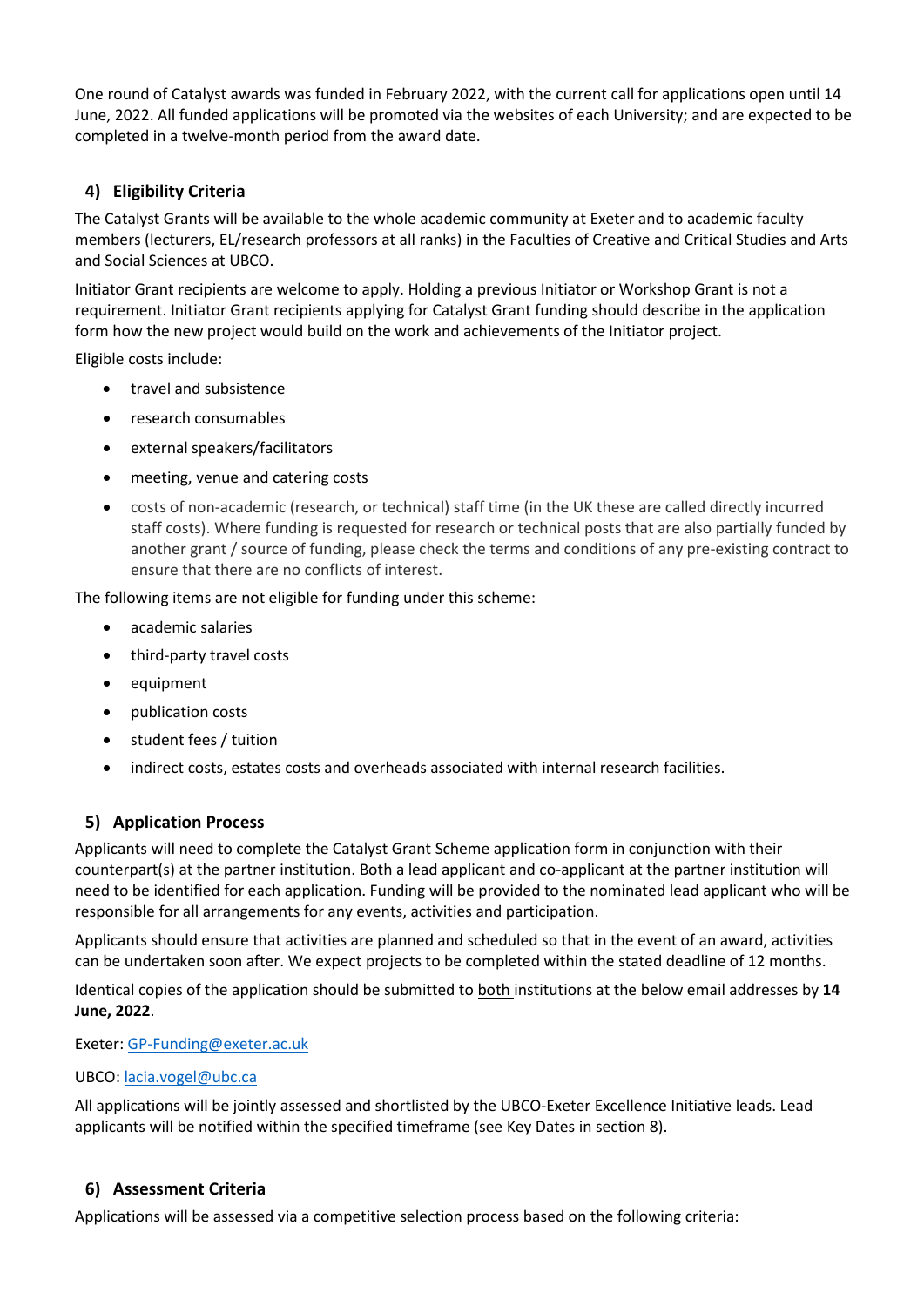- Quality of initiative / activity plan as outlined in the application.
- Potential to produce tangible outputs and benefits.
- Potential to leverage external funding.
- Potential for generating non-academic benefits and impact.
- Perceived value for money.
- Potential to expand upon existing or newly identified collaboration.
- Contribution to advancing and sustaining the UBCO Exeter partnership.

#### **7) Feedback and Submissions**

Please note that feedback is not usually provided for Catalyst Grant Scheme applications. Resubmission is by invitation only.

## **8) Key Dates**

| Date               | Activity                                         |  |
|--------------------|--------------------------------------------------|--|
| 13 May, 2022       | Calls for applications issued                    |  |
| 14 June, 2022      | Application deadline                             |  |
| 22 June, 2022      | Applicants notified of outcome                   |  |
| 31 July, 2023      | Project completion deadline                      |  |
| 15 September, 2023 | Post-project report (part A) submission deadline |  |

## **9) Grant acquittal and reporting**

Awardees must agree to adhere to all requirements related to the receipt of funding including deadlines and procedures for acquittal of funds and reporting on outcomes.

Awardees will have up to a maximum of 17 months after the award date to utilise the funds for the project or initiative. Funds that are not utilised within the specified period will be withdrawn.

Upon completion of the project and within 19 months of the award date, awardees will be required to submit a brief report outlining the successes and outcomes of the project. Report forms will be provided to Project Leads.

This report will be utilised for the follow up of potential opportunities, reporting on outcomes and to highlight successes of the Excellence Initiative between UBCO and Exeter.

Awardees who embark on international travel are required to abide by official reporting, insurance and registration requirements as outlined in:

the UBC Travel Policy and Guidelines[: https://finance.ubc.ca/travel/plan/faculty-and-staff-travel-guide](https://finance.ubc.ca/travel/plan/faculty-and-staff-travel-guide) and relevant Exeter policies: <https://www.exeter.ac.uk/coronavirus/travel/staff/>

#### **10) Contacts**

Please consult your home institution contacts if you would like any additional information.

#### **Exeter:**

Stuart Westhead (Global Partnerships Regional Head – North America & Europe) [s.westhead@exeter.ac.uk](mailto:s.westhead@exeter.ac.uk)  Peter Clack (Director Global Exeter) [p.clack@exeter.ac.uk](mailto:p.clack@exeter.ac.uk) 

#### **UBCO:**

FCCS faculty: Dr Greg Garrard (Assoc Dean of Research & Graduate Studies) [greg.garrard@ubc.ca](mailto:greg.garrard@ubc.ca)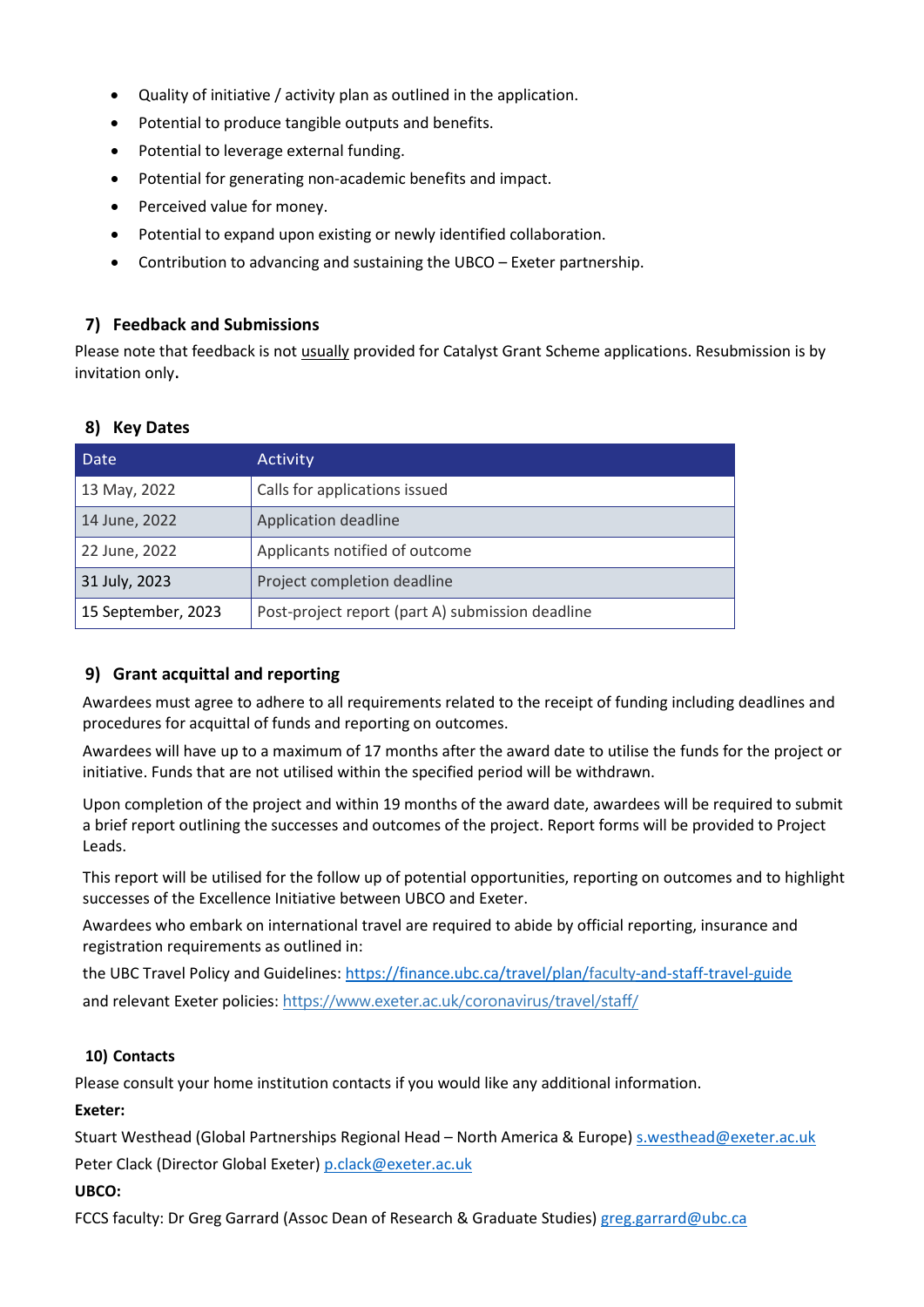FASS faculty: Dr Alison Conway (Assoc Dean of Research & Graduate Studies[\) alison.conway@ubc.ca](mailto:alison.conway@ubc.ca)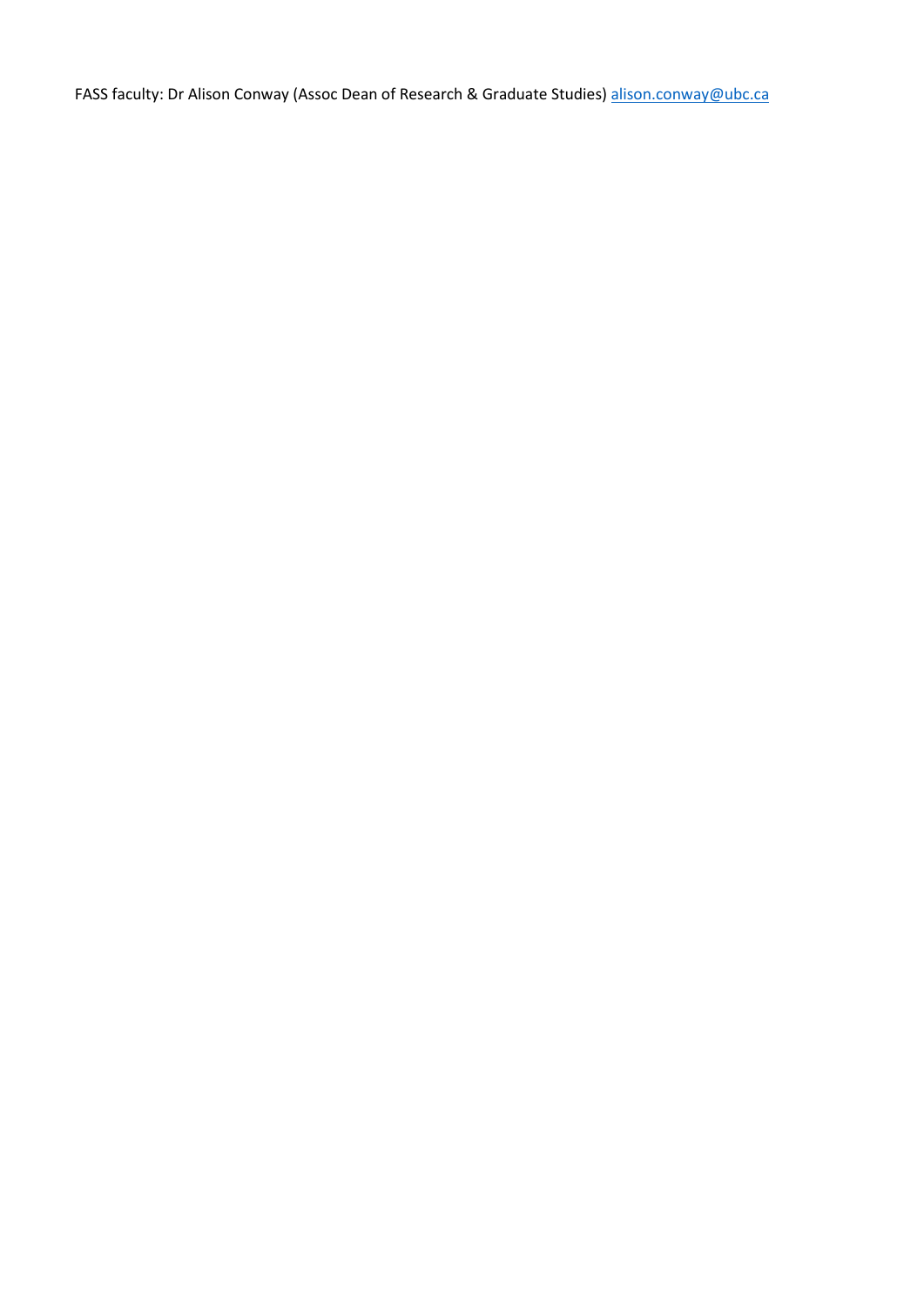# **Annex A**

# **Assessment Criteria**

This guidance has been drawn up to assist applicants when completing their Initiator and Catalyst Grant Scheme application forms. The purpose is to explain what type of information and evidence is required to satisfy the assessment criteria.

| <b>Assessment criteria</b>              | <b>Application form</b><br>[section] | <b>Evidence Required</b>                                                                                                                                                                                                                                                                                                                                                                                                                                                                                                                                                       |
|-----------------------------------------|--------------------------------------|--------------------------------------------------------------------------------------------------------------------------------------------------------------------------------------------------------------------------------------------------------------------------------------------------------------------------------------------------------------------------------------------------------------------------------------------------------------------------------------------------------------------------------------------------------------------------------|
| Strategic fit                           | 4, 5                                 | Clear information on how the proposed project would<br>enhance the development of one of the established themes<br>and, if applicable, subthemes.                                                                                                                                                                                                                                                                                                                                                                                                                              |
| Quality of<br>initiative/activity       | 4, 5, 6, 7, 8                        | How well the application has been considered and planned,<br>and the strength of its potential for taking forward a<br>development or collaboration. Are the goals stretching but<br>achievable? Using data to substantiate, the bid should<br>identify the need for and value of the proposed project and<br>how this fits with UoE and UBC objectives. Include<br>supporting details on how the project would be significantly<br>enhanced as a result of it being undertaken through the<br>Excellence Initiative, rather than by an individual academic<br>or institution. |
| Anticipated<br>outcomes and<br>benefits | 7                                    | Specific reference to outcomes and benefits that are<br>anticipated to be a direct result from this project, with<br>approximate timescale. How likely are these? How<br>significant might they be?                                                                                                                                                                                                                                                                                                                                                                            |
| Leveraging funding                      | 7                                    | Clear details of how the project aims to leverage external<br>funding as a direct result of this award.                                                                                                                                                                                                                                                                                                                                                                                                                                                                        |
| Impact                                  | 4, 5, 7                              | Communicate how this project will create (non-academic)<br>impact in a way that will benefit and elevate the global<br>reputations of both UBC and Exeter through wider<br>engagement and societal change. What is this potential<br>impact and when, where and by whom might it be felt? Does<br>the project show a capacity for change or benefit to the<br>economy, society, culture, public policy or services, health,<br>the environment or quality of life, beyond academia?                                                                                            |
| Value for money                         | 5, 8                                 | Is the proposal offering value for money? Is it<br>communicating strong evidence of:<br>a unique opportunity that is in line with the initiative's<br>purpose                                                                                                                                                                                                                                                                                                                                                                                                                  |